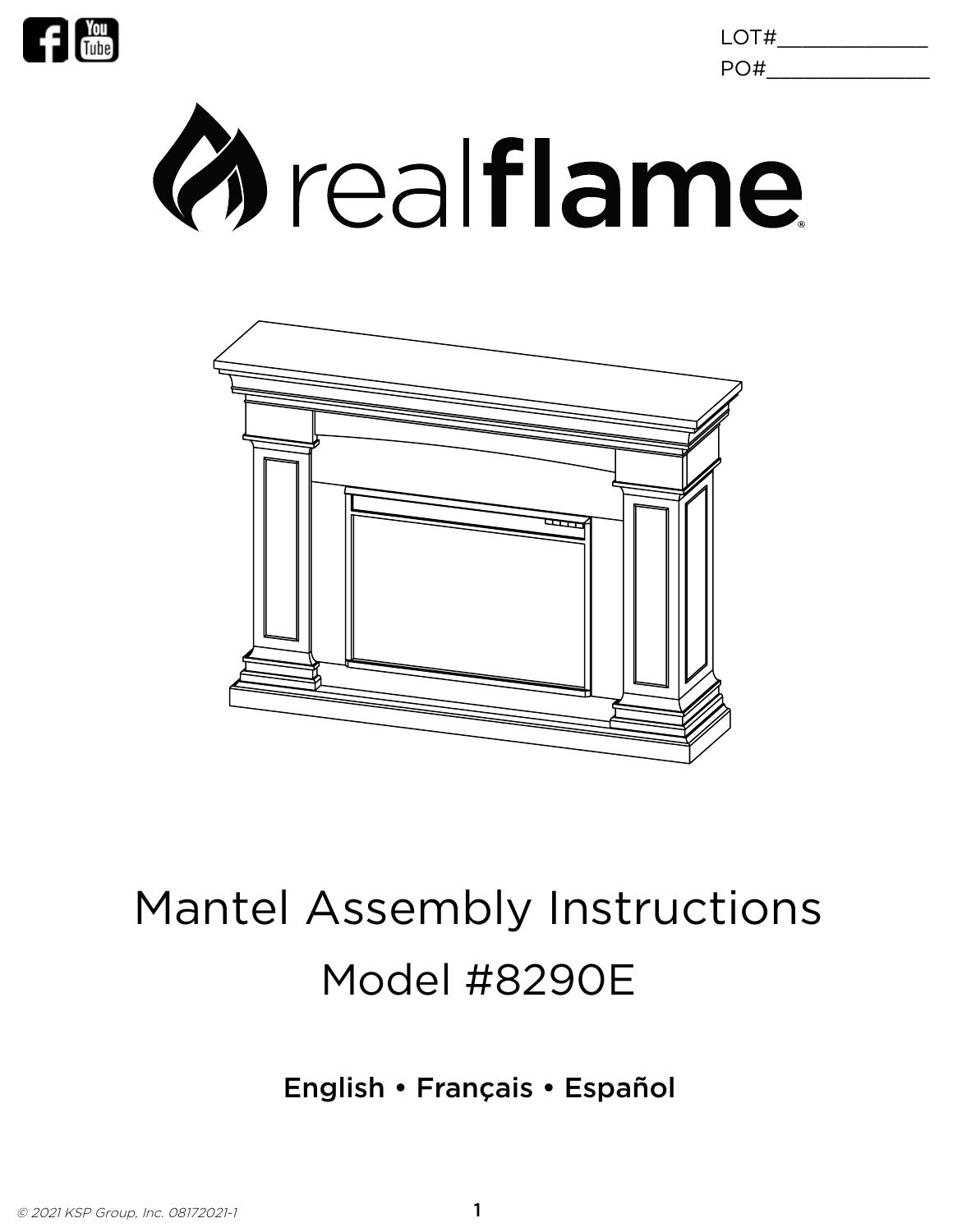| Parts List - Liste de Pièces - Lista de Pieza |                                                                                          |                                                                    |                                  |                                    |
|-----------------------------------------------|------------------------------------------------------------------------------------------|--------------------------------------------------------------------|----------------------------------|------------------------------------|
|                                               |                                                                                          | $\downarrow^{\circ}$                                               | 12<br>8<br>6<br>$\overline{7}$   |                                    |
| No.<br>Nu./Nú.                                | <b>Description</b><br>Description/Descripción                                            | <b>Antique Gray</b><br><b>Gris Antique/</b><br><b>Gris Antiguo</b> | White<br>Blanc/<br><b>Blanco</b> | Qty<br>$Cdt$ ./<br><b>Cantidad</b> |
| 1                                             | <b>Base Panel</b><br>Panneau de base/ Panel de la base                                   | 82904801                                                           | 82900801                         | 1                                  |
| 2                                             | Lower Firebox Trim<br>Moulure inférieure/ Reborde decorativo inferior del hogar          | Black - 82900102                                                   | Stone - 82905802                 |                                    |
| 3                                             | Firebox Support<br>Panneau central décoratif/Soporte del hogar                           | 82900003                                                           | 82900003                         |                                    |
| 4                                             | Left Column<br>Colonne de gauche/ Columna izquierda                                      | 82904804                                                           | 82900804                         |                                    |
| 5                                             | <b>Right Column</b><br>Colonne de droite/ Columna derecha                                | 82904805                                                           | 82900805                         | 1                                  |
| 6                                             | Left Firebox Trim<br>Moulure gauche/ Reborde decorativo izquierdo del hogar              | Black - 82900106                                                   | Stone - 82905806                 |                                    |
| 7                                             | <b>Right Firebox Trim</b><br>Moulure droite/ Reborde decorativo derecho del hogar        | Black - 82900107                                                   | Stone - 82905807                 |                                    |
| 8                                             | Upper Firebox Trim<br>Moulure supérieure du foyer/ Reborde decorativo superior del Hogar | Black - 82900108                                                   | Stone - 82905808                 |                                    |
| 9                                             | Upper Left Panel<br>Panneau extérieur supérieur gauche/Panel exterior superior izquierda | 82904809                                                           | 82900809                         | 1                                  |
| 10                                            | Upper Right Panel<br>Panneau extérieur en haut à droite/Panel exterior superior derecha  | 82904810                                                           | 82900810                         |                                    |
| 11                                            | <b>Center Panel</b><br>Panneau central/ Panel central                                    | 82904811                                                           | 82900811                         |                                    |
| 12                                            | Top<br>Panneau Supérieur/ Panel Superior                                                 | 82904812                                                           | 82900812                         |                                    |
| 13                                            | Support<br>Soutien/ Apoyo                                                                | 82904813                                                           | 82900813                         |                                    |
| 14                                            | Left Side Panel<br>Panneau latéral gauche/Panel lateral izquierda                        | 82904814                                                           | 82900814                         |                                    |
| 15                                            | <b>Right Side Panel</b><br>Panneau latéral droit/Panel lateral derecho                   | 82904815                                                           | 82900815                         |                                    |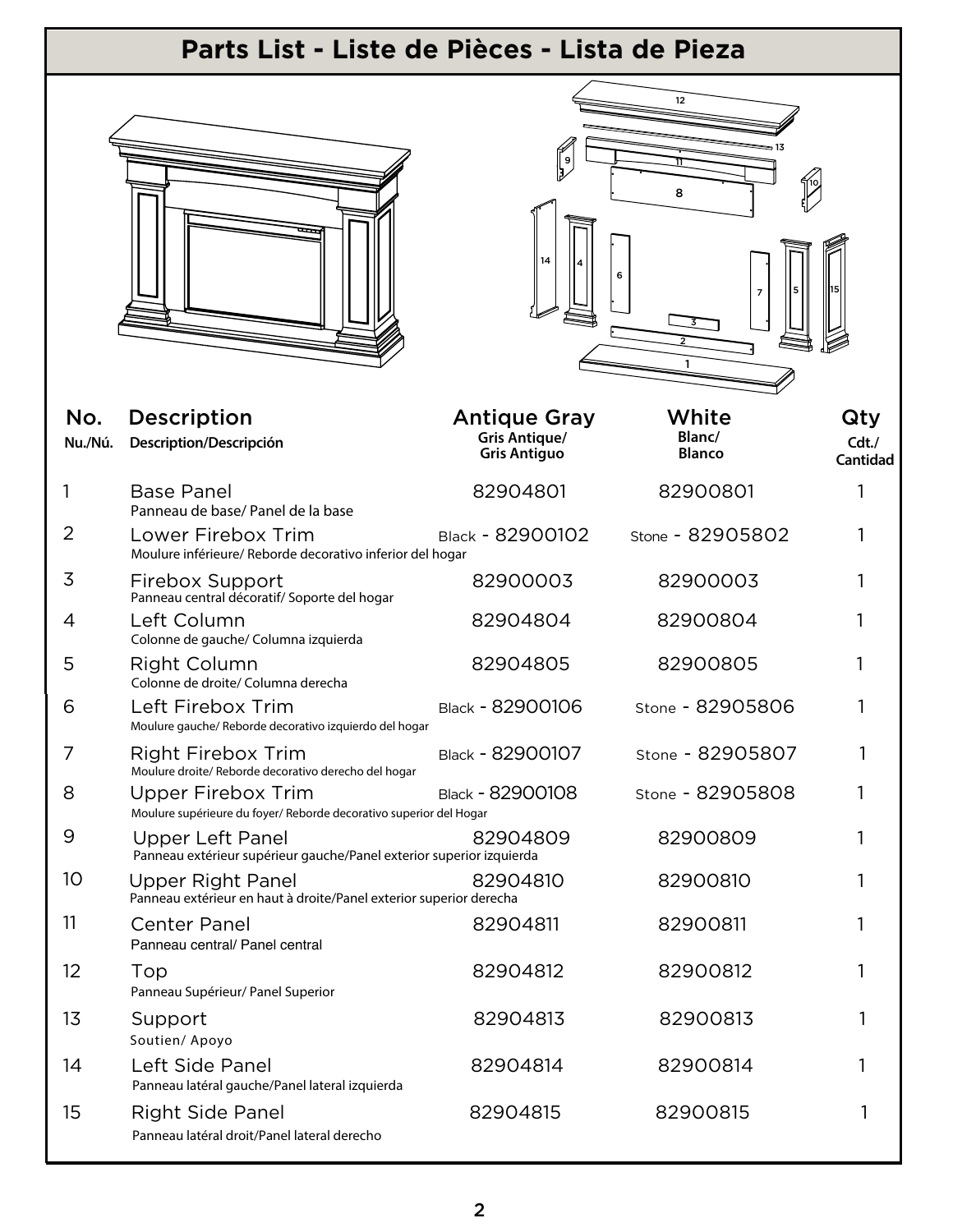

## Anti-Topple Device Parts



### **NOTE**

You will need a phillips screwdriver, not included. A besoin d'un tournevis cruciforme, non inclus. Necesitará un destornillador phillips, no incluido.

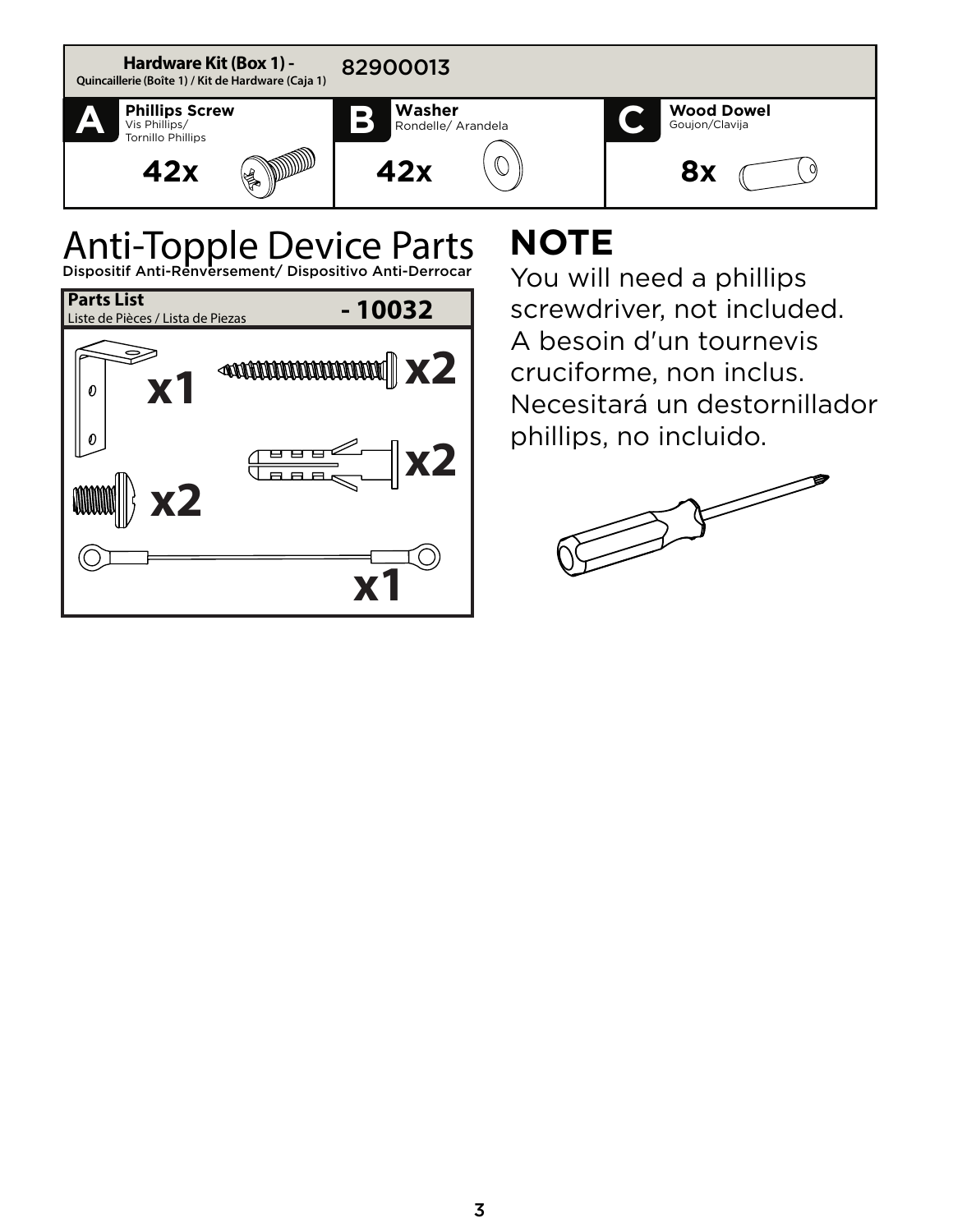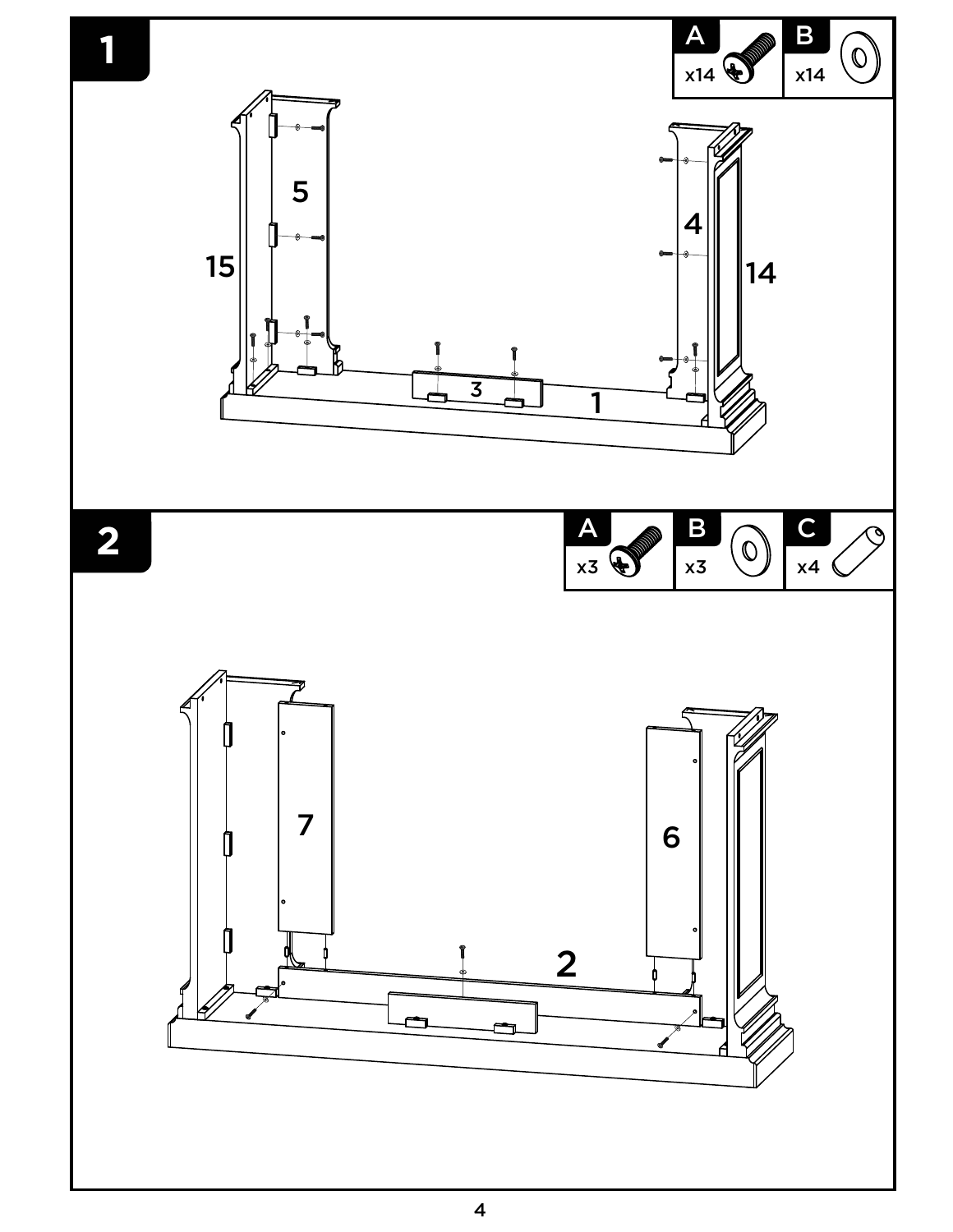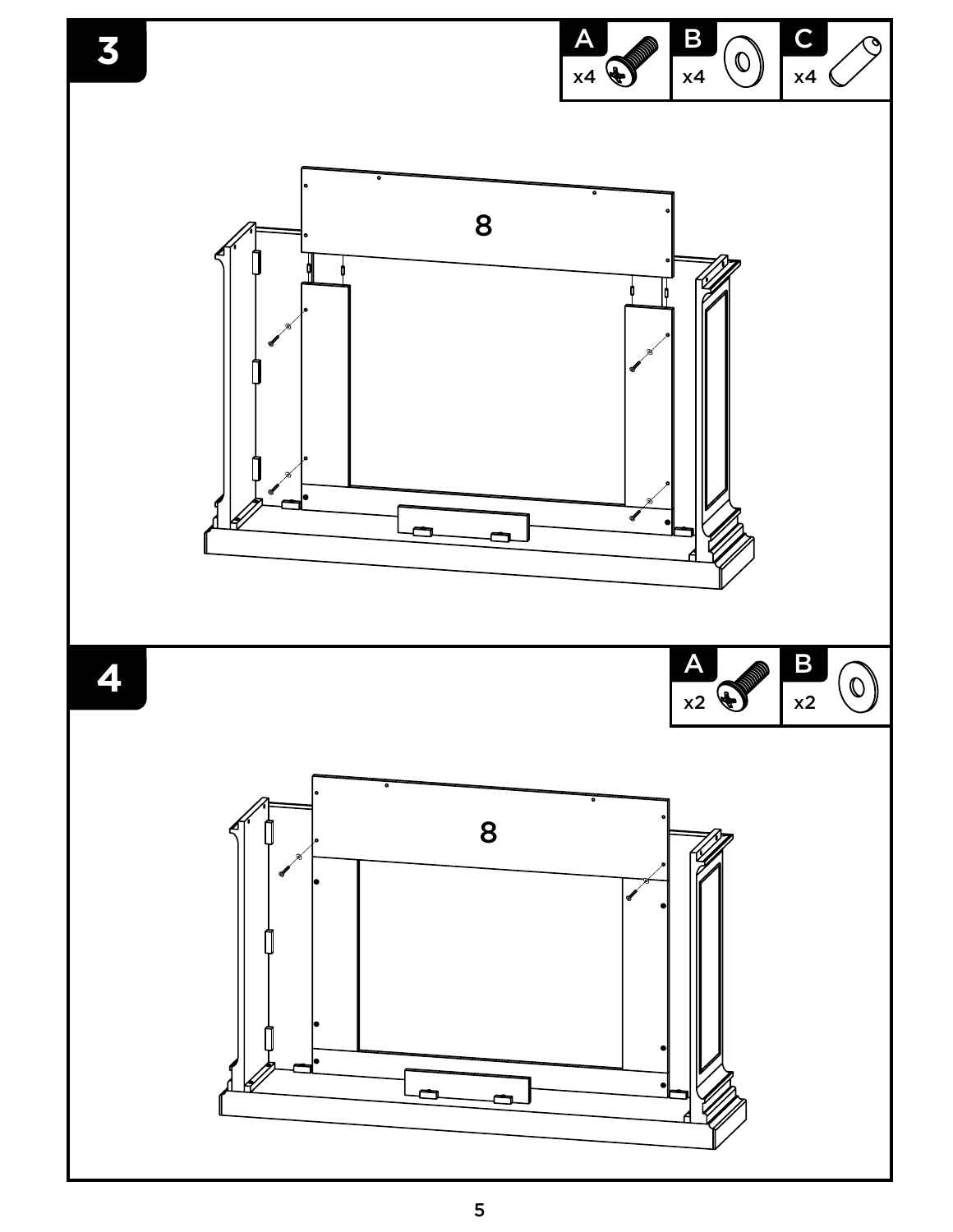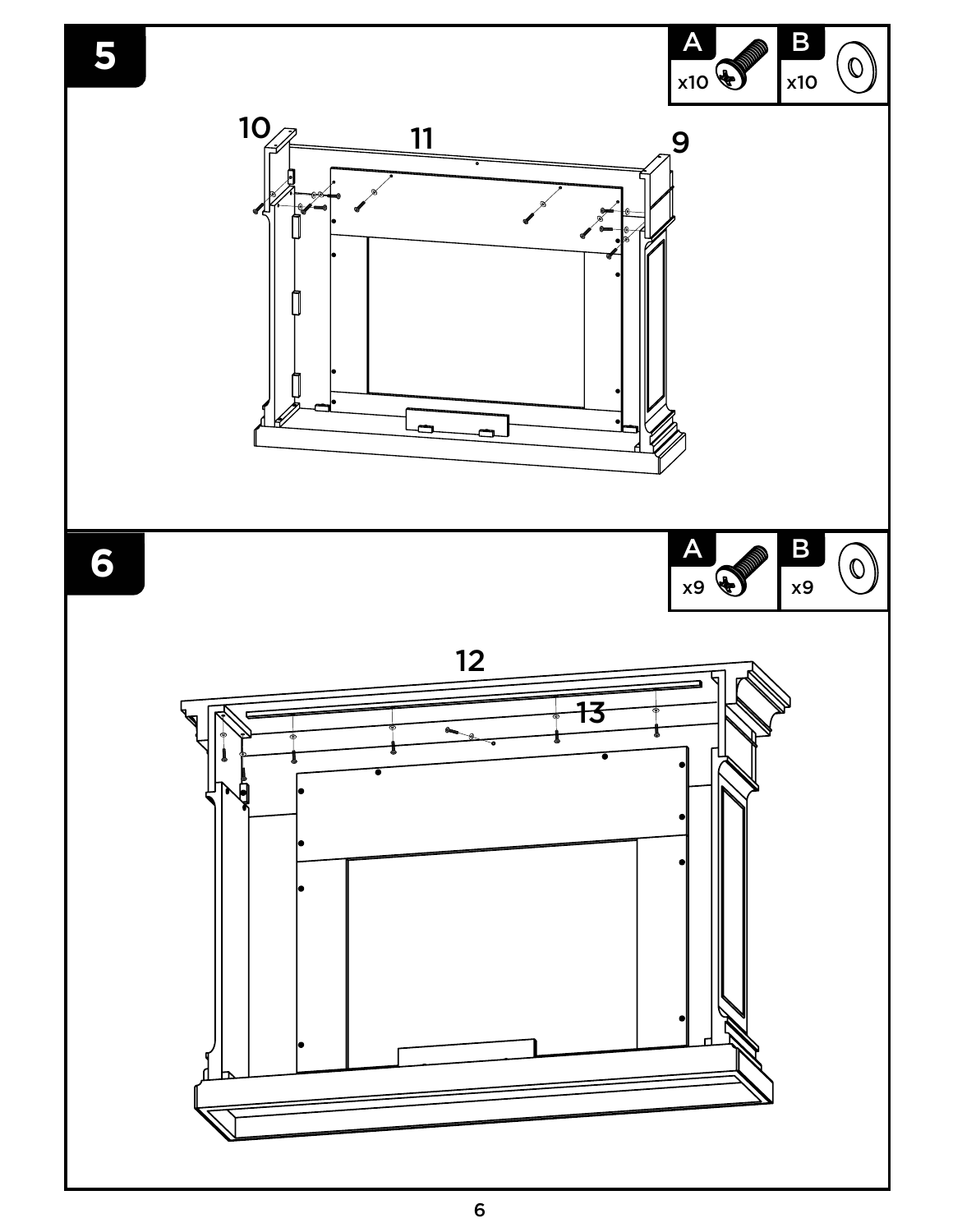### Installing the 5099 Electric Firebox

Installation Foyer Électrique 5099/ Instalación del Hogar Eléctrico 5099





From the rear of the mantel insert the firebox into the opening.

Note: Your mantel may vary slightly from the one depicted in this illustration.

Par l'arrière du manteau de cheminée, insérer la chambre de combustion dans l'ouverture.

Note: Votre manteau de la cheminée peut varier légèrement de celui représenté sur cette illustration.

Inserte el hogar desde la parte posterior del marco para el hogar.

Nota: Su marco para hogar puede variar levemente del que se ve en las ilustraciones.



Attach the firebox to the back of the mantel with the 2 support plates and 4 wood screws.

Fixer la chambre de combustion au dos du manteau de cheminée avec les deux plaques de support et les 4 vis à bois fournies avec l'ensemble.

Sujete el hogar a la parte posterior del marco con las dos placas de soporte y los cuatro tornillos para madera.

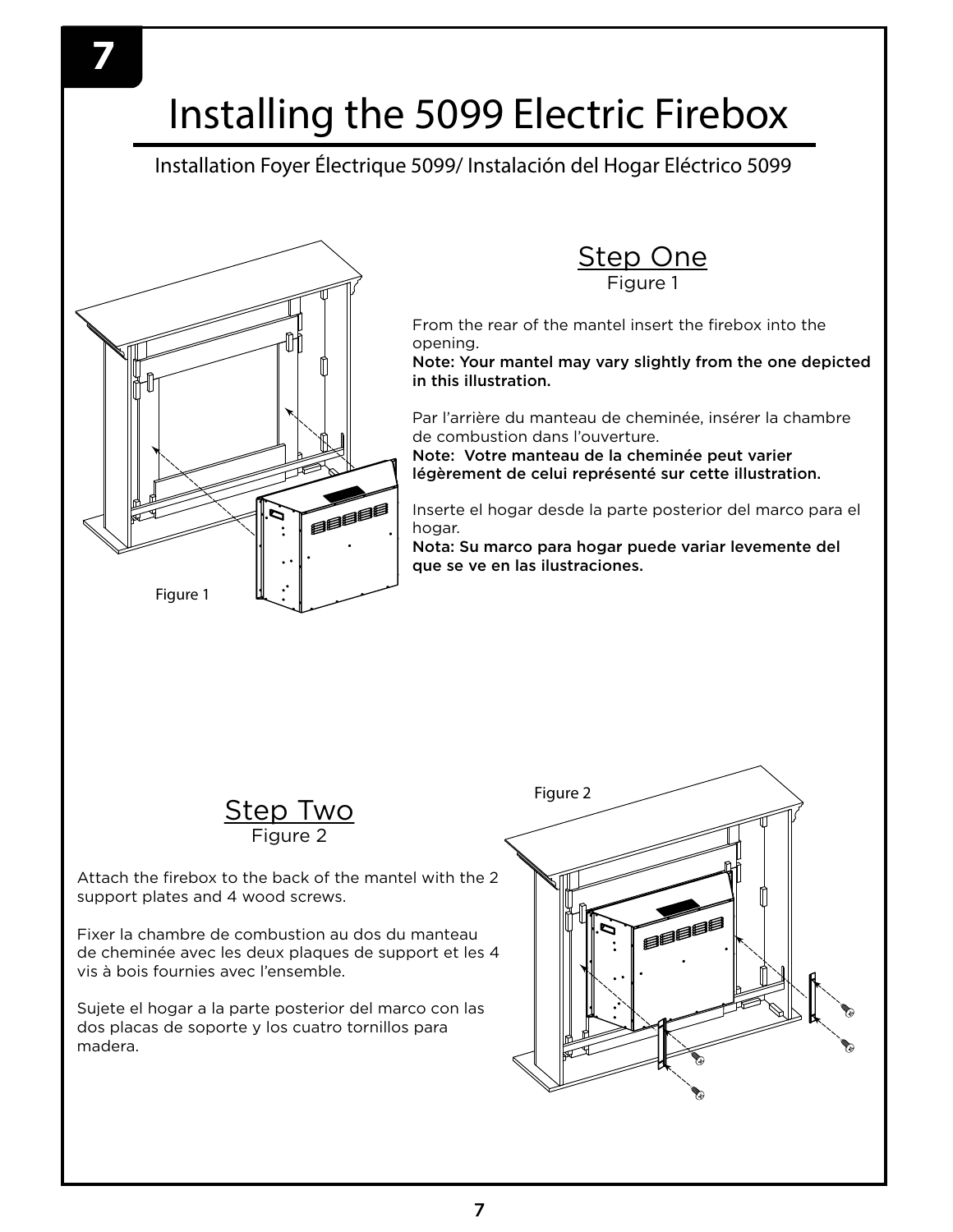

### Anti-Topple Device Installation

This product is not a substitute for parental supervision. Real Flame® assumes no responsibility or liability for improper installation or excessive loads placed on any of the supplied components. **! CAUTION**

> Follow all instructions included with your Real Flame® mantel and firebox.





**Wall Stud x1**

Real Flame® Customer Service: 1-800-654-1704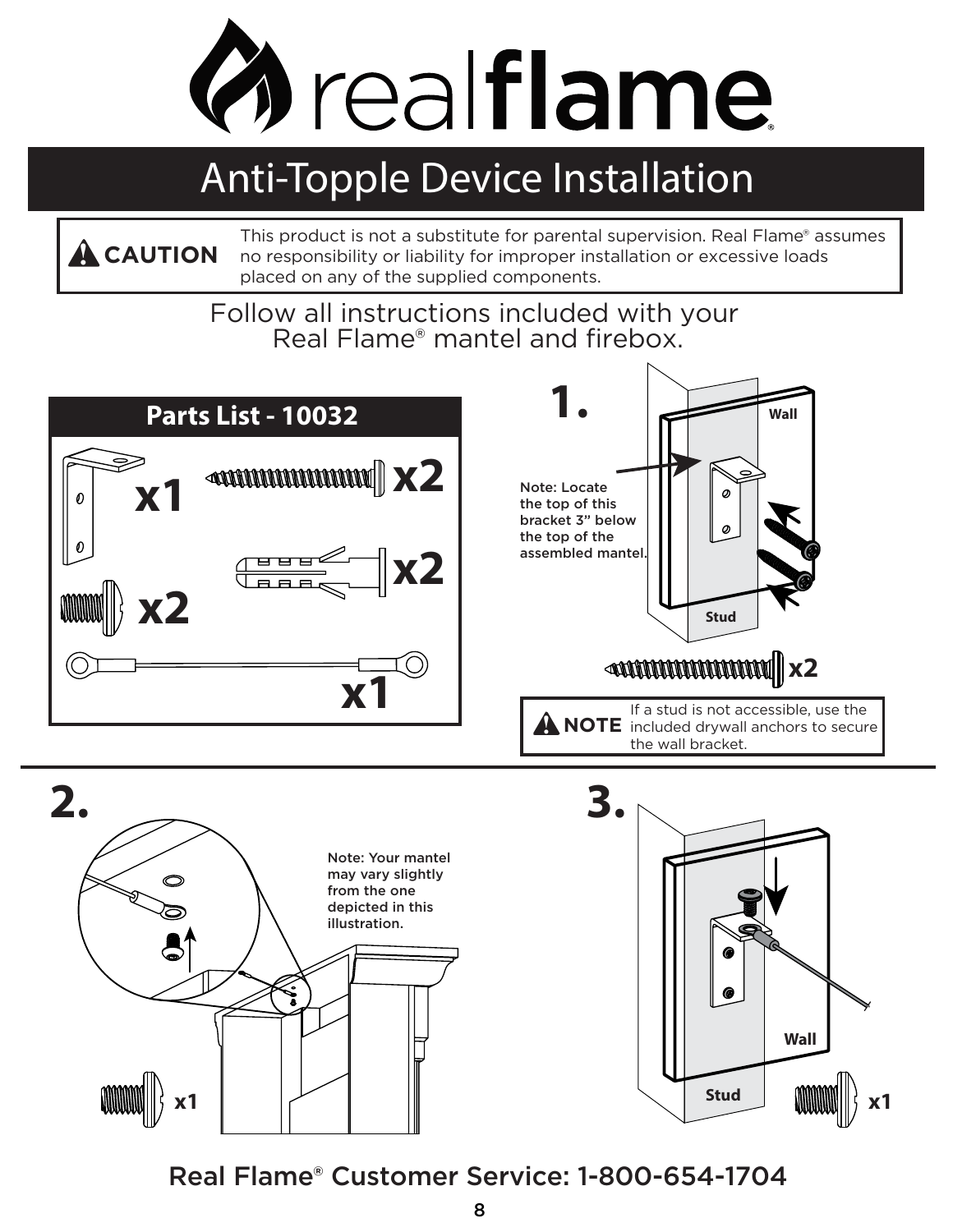### Anti-Topple Device Installation

Ce produit n'est pas un substitut à la supervision parentale. Real Flame ® n'assume aucune responsabilité quant à une mauvaise installation ou charges excessives sur l'un des composants fournis. **! CAUTION**

> Lire complètement l'étiquette et toutes les instructions du produits Real Flame®.





Real Flame ® Service à la Clientèle: 1-800-654-1704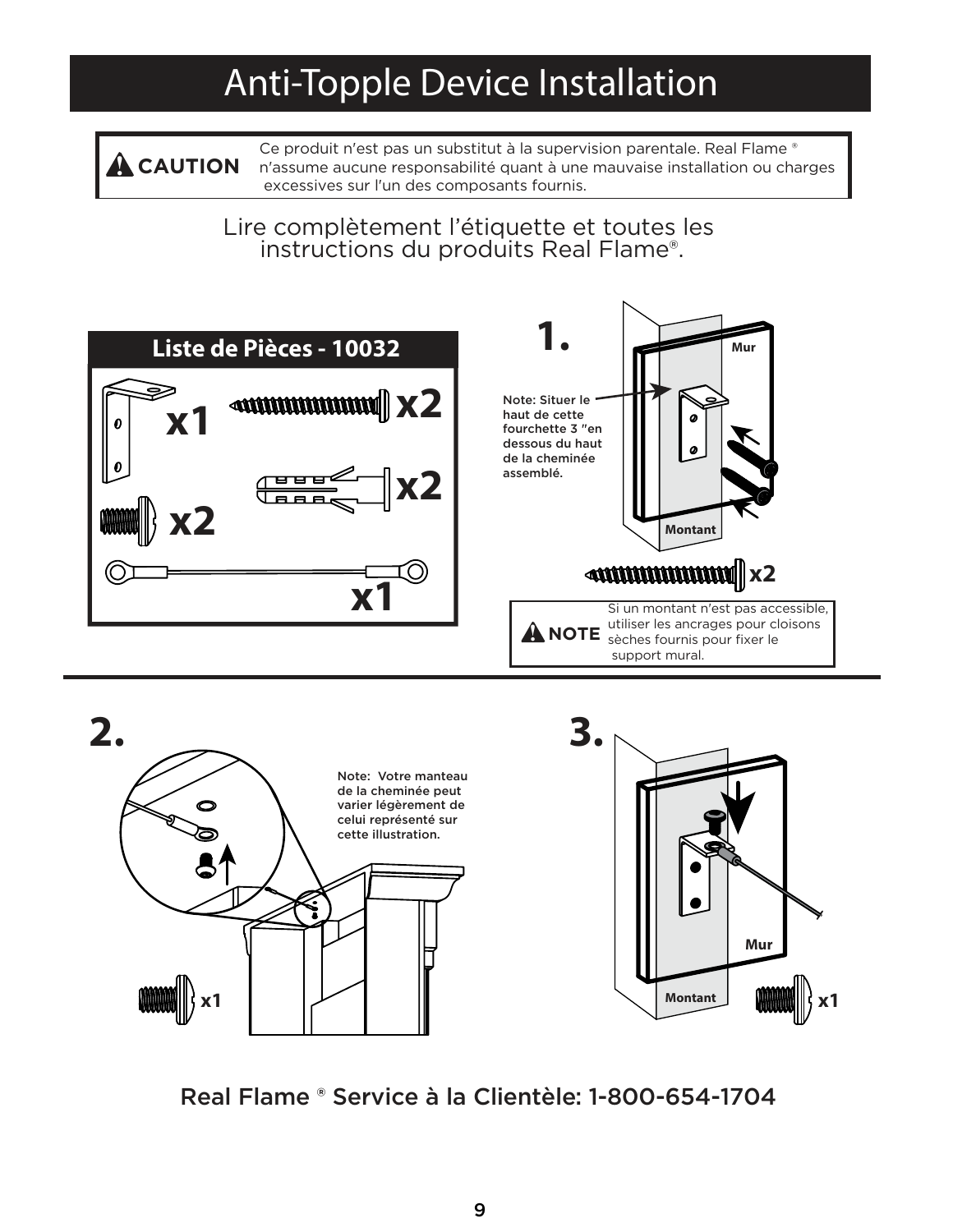### Dispositivo Anti-Derrocar Instalación

Este producto no es un sustituto de la supervisión de los padres. Real Flame ® no asume ninguna responsabilidad por la instalación inadecuada o cargas **! PRECAUCIÓN** excesivas impuestas a cualquiera de los componentes suministrados.

Siga todas las instrucciones que vienen con su chimenea Real Flame ® y cámara de combustión.





Servicio al Cliente Real Flame®: 1-800-654-1704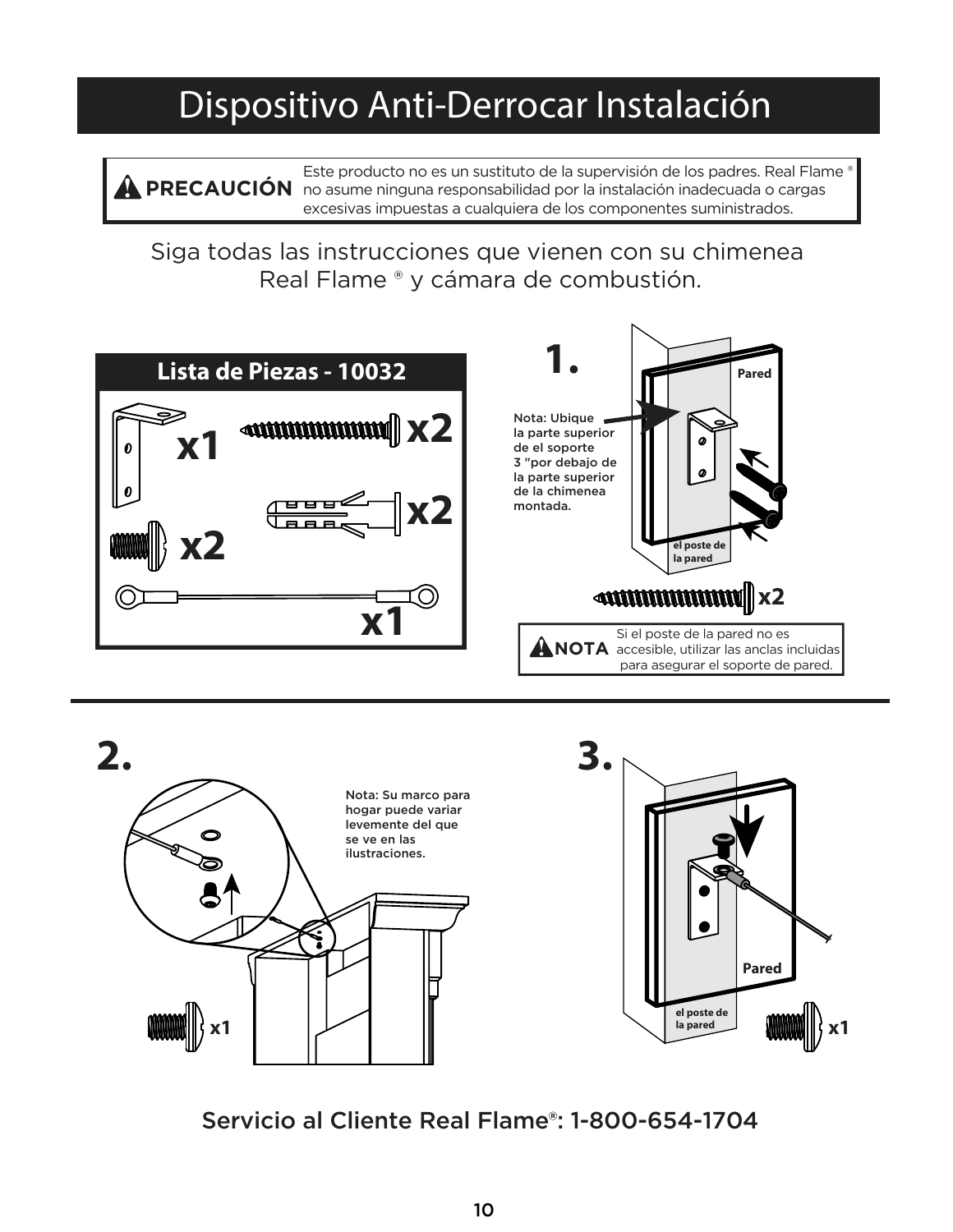### **WARRANTY**

#### **Limited Warranty**

Real Flame® warrants that the following components of this Real Flame® fireplace ("the Product") will be free from manufacturing defects in material and workmanship after correct assembly and under normal use and proper maintenance for the periods indicated below, commencing with the date of purchase of the Product:

The body – 1 year limited warranty.

This non-transferable warranty extends to the original purchaser only, provided that the purchase was made through an authorized Real Flame dealer. The warranty is also subject to the following conditions and limitations:

This warranty does not extend to damages caused by shipping, improper assembly, installation or storage, installation that does not comply with building codes and ordinances, installation or operation not in accordance with the included manual, abuse, lack of maintenance, hostile environments, accident, natural weather, or unworkmanlike repairs. Modification of the Product, use of fuels other than what is approved by Real Flame, or use of parts installed from other manufactures will nullify this warranty.

This warranty applies to the functionality of the Product only and does not cover cosmetic issues such as scratches, dents, rust, oxidation, corrosion, areas discolored or cracked due to prolonged exposure to extreme heat, or damage caused by abrasive or chemical cleaners. However, should deterioration of parts occur to the degree of non-performance within the duration of the warranty period, Real Flame will provide a replacement part.

Real Flame requires reasonable proof of your date of purchase. Therefore, you should retain your sales receipt and/or invoice. Defective parts subject to this warranty will not be replaced without proof of purchase.

Real Flame must have the opportunity to verify the alleged defect. In order for any internal components to be covered under warranty, Real Flame requires the user to troubleshoot with a Real Flame Customer Service member to ensure proper operation and diagnosis of issue.

In the event of covered defects in warrantied items, Real Flame will, at its sole option and discretion, replace the defective component, replace the Product or refund the purchase price. Real Flame is not responsible for the installation, labor or any other costs associated with the reinstallation. The foregoing is the exclusive remedy under the terms of this limited warranty. Real Flame will not be responsible for any incidental or consequential damages caused by defects in the Product. Some states do not allow the exclusion or limitation of incidental or consequential damages, so the above limitation or exclusion may not apply to you.

This limited warranty is the sole express warranty given by Real Flame. The duration of any implied warranty arising under the laws of any state, including implied warranty of merchantability or fitness for a particular purpose or use, is limited to the duration of the warranty specified above. Some states do not allow limitations on how long an implied warranty lasts, so this limitation may not apply to you.

This warranty gives you specific legal rights, and you may also have other rights which vary from State to State.

#### For warranty service:

1. Call Real Flame Customer Service at 1-800-654-1704 for technical support and troubleshooting. 2. If experiencing issues with finish, please fill out the 'Outdoor Warranty Claim' form at www.realflame.com.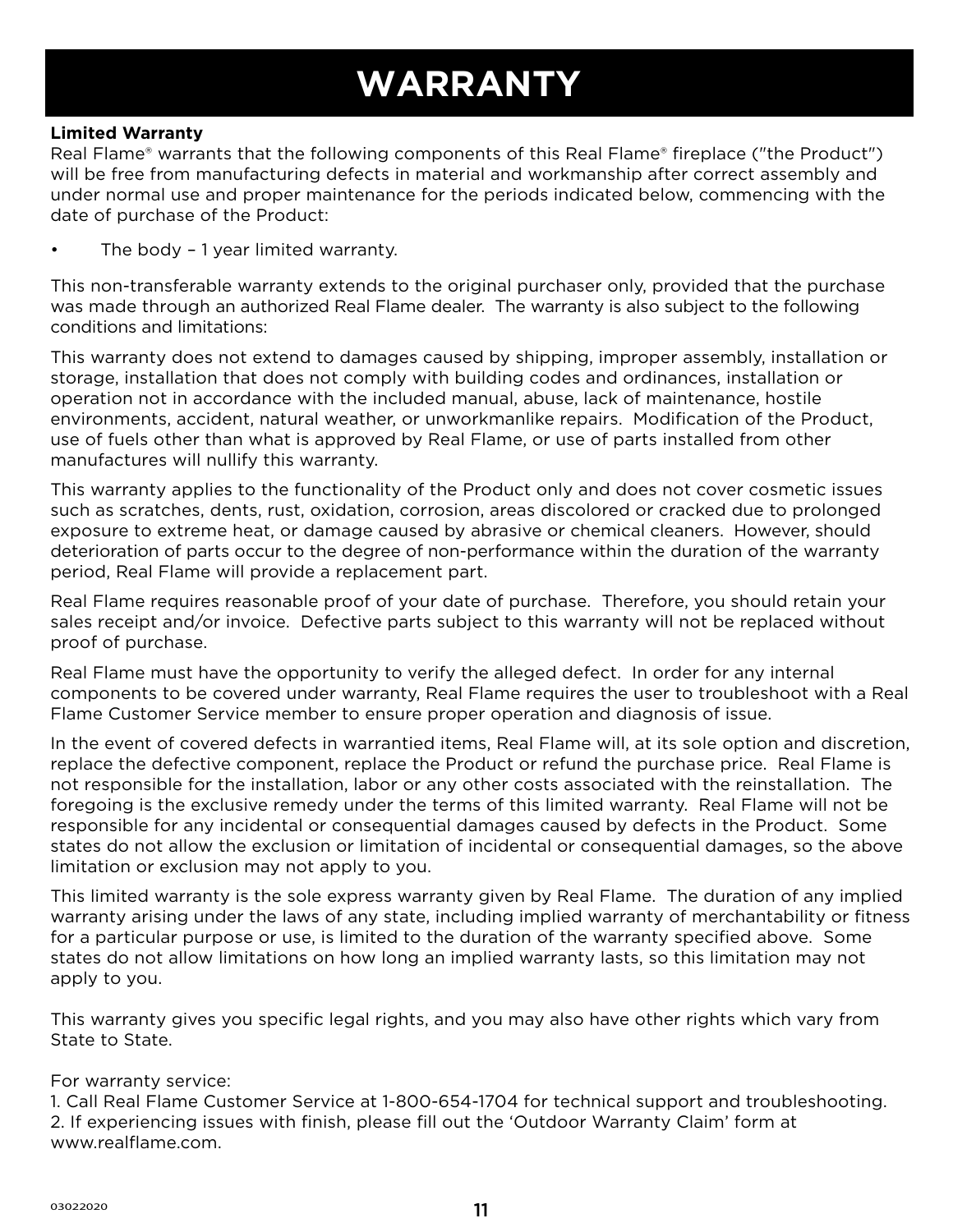### **RETURN POLICY**

#### **Return Policy**

You may return your purchase within 90 days of receipt. No refunds will be issued for incomplete or unauthorized returns. All returned products must be 100% complete, adequately packaged in original packaging and in resalable condition. Products that have been assembled or modified will not be eligible for return. All items must be returned in their entirety, meaning all items included must be returned together. No returns or exchanges on discontinued items. Please begin the return process by contacting the store or company where you bought your Real Flame® item.

#### **Replacement Parts**

In the event that an item has been lost or damaged, either by the manufacturer or in shipping, you may request a replacement. Replacement parts are not available for all units and only given at Real Flame's discretion. We will assess any damage and find a solution, which could include shipping you a replacement. No replacements are available for discontinued items or repackaged (open box) products. Please call Real Flame Customer Service at 1-800-654-1704 for replacement parts before returning the damaged item. Please have the following information (which can be found in your instruction manual) ready before you call Customer Service:

- Model number of item
- 4-8 digit part number
- Lot code number
- Shipping address
- A picture of the damaged item may be requested. Pictures should be sent to csrep@realflame.com

#### **Incorrect Order Received**

If you received something other than what you ordered, please contact Real Flame Customer Service at 1-800-654-1704 within 48 hours of receiving the item.

Refer to www.realflame.com for our complete return guidelines and policies.

Please register your fireplace for recall notifications, proof of ownership and quality assurance at https://www.realflame.com/registration.

> Real Flame® 7800 Northwestern Ave. Racine, WI 53406 USA

Customer Service: 1-800-654-1704 in USA Service à la clientèle: 1-800-363-6443 in Canada csrep@realflame.com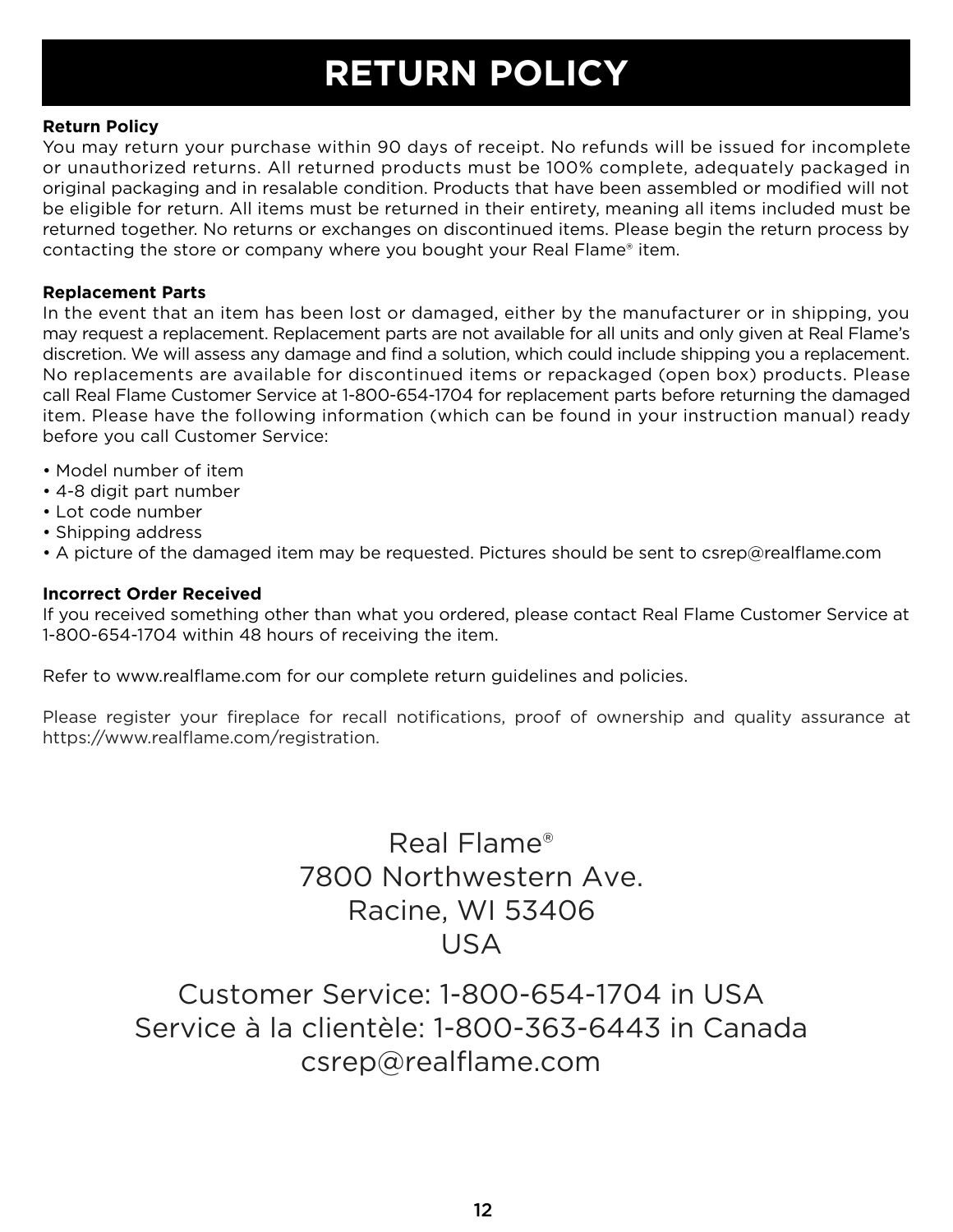### **GARANTIE**

#### **Garantie limitée**

Real Flame<sup>®</sup> garantit que les composants suivants de ce foyer Real Flame® (« le Produit ») seront exempts de défauts de fabrication de matériaux et de main d'œuvre après un assemblage correct et dans des conditions normales d'utilisation et d'entretien pour les périodes indiquées ci-dessous, à compter de la date d'achat du Produit :

• Le corps - Garantie limitée de 1 an.

Cette garantie ne s'applique qu'à l'acheteur d'origine, à condition que l'achat ait été effectué auprès d'un revendeur agréé Real Flame. La garantie est également soumise aux conditions et limitations suivantes :

Cette garantie ne s'étend pas aux dommages causés par l'expédition, un assemblage, une installation ou un entreposage incorrects, une installation non conforme aux codes et normes du bâtiment, une installation ou un fonctionnement non conforme au manuel inclus, des abus, un manque d'entretien, des environnements hostiles, un accident, les intempéries ou les réparations impropres. La modification du produit, l'utilisation de carburants autres que ceux approuvés par Real Flame ou l'utilisation de pièces installées d'autres fabricants annulera cette garantie.

Cette garantie s'applique uniquement au du produit et ne couvre pas les problèmes cosmétiques tels que les rayures, les bosses, la rouille, l'oxydation, la corrosion ou la décoloration causées par la chaleur, zones décolorées ou fissurées en raison d'une exposition prolongée à une chaleur extreme, les nettoyants abrasifs et les nettoyants chimiques. Cependant, si une détérioration des pièces se produit au point de non-performance pendant la durée de la période de garantie, Real Flame fournira une pièce de rechange.

Real Flame nécessite une preuve raisonnable de votre date d'achat. Par conséquent, vous devez conserver votre reçu de caisse et / ou votre facture. Les pièces défectueuses soumises à cette garantie ne seront pas remplacées sans preuve d'achat.

Real Flame doit avoir la possibilité de vérifier le défaut allégué. Pour que tous les composants internes soient couverts par la garantie, Real Flame demande à l'utilisateur d'obtenir de l'aide auprès d'un membre du service client Real Flame pour assurer le bon fonctionnement et le diagnostic du problème.

En cas de défauts couverts d'articles garantis, Real Flame remplacera, à sa seule discrétion, le composant défectueux, le produit ou remboursera le prix d'achat. Real Flame n'est pas responsable de l'installation, de la main-d'œuvre ou de tout autre coût associé à la réinstallation. Ce qui précède est le recours exclusif aux termes de cette garantie limitée. Real Flame ne sera pas responsable des dommages accessoires ou indirects causés par des défauts dans le produit. Certains états n'autorisent pas l'exclusion ou la limitation des dommages accessoires ou indirects, de sorte que la limitation ou l'exclusion ci-dessus peut ne pas s'appliquer à vous.

Cette garantie limitée est la seule garantie donnée par Real Flame. La durée de toute garantie implicite découlant des lois de tout État, y compris la garantie implicite de qualité marchande ou d'adéquation à un usage ou à un usage particulier, est limitée à la durée de la garantie spécifiée ci-dessus. Certains États n'autorisent pas les limitations de la durée d'une garantie implicite, il se peut donc que cette limitation ne s'applique pas à vous.

Cette garantie vous donne des droits légaux spécifiques, et vous pouvez également avoir d'autres droits qui varient d'un État à l'autre.

Pour le service de garantie :

1. Contacter le service à la clientèle Real Flame au 1-800-654-1704 pour le support technique et le dépannage.

2. Si vous rencontrez des problèmes avec la finition, veuillez remplir le formulaire « Réclamation de garantie extérieure » sur www.realflame.com.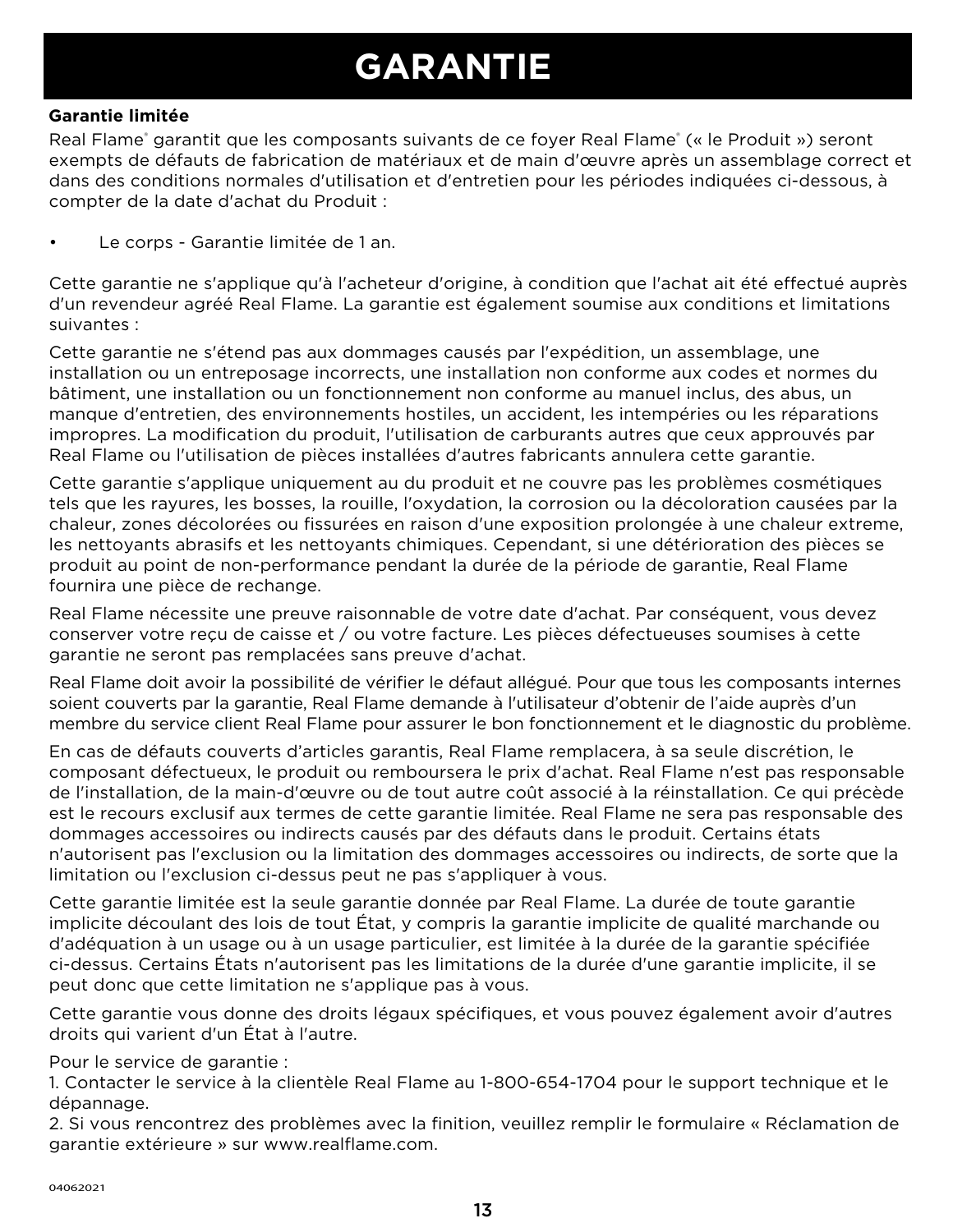### **POLITIQUES DE RETOUR**

#### **Politiques de retour**

L'achat peut être retourné dans les 90 jours suivant la réception. Il n'y aura aucun remboursement pour retours incomplets ou non autorisés. Tous les produits retournés doivent être à 100 % complets, d'une manière adéquate, dans l'emballage original et dans une condition revendable. Les produits qui ont été assemblés ou modifiés ne seront pas admissibles au retour. Tous les éléments doivent être retournés dans leur intégralité, ce qui signifie que tous les éléments inclus doivent être retournés ensemble. Aucuns échanges ou retours pour les articles retirés. Commencer le processus de retour en contactant le magasin ou l'entreprise où l'article Real Flame® a été acheté.

#### **Pièces de remplacement**

Dans le cas où un article été perdu ou détérioré, soit par le fabricant ou pendant le transport, une pièce de remplacement peut être demandée. Les pièces de remplacement ne sont pas disponibles pour tous les appareils et sont donnés à la discrétion de Real Flame. Nous évaluerons tout dommage et trouverons une solution, ce qui pourrait inclure la livraison du remplacement. Pas remplacer les articles retirés ou les produits (emballage ouvert). Appeler le Service à la clientèle de Real Flame 800-654-1704 pour les pièces de remplacement avant de retourner l'article endommagé. Avoir les informations suivantes (qui se trouvent dans le manuel d'utilisation) avant d'appeler le Service à la clientèle :

- Numéro de modèle de l'article
- Numéro de référence de 4-8 chiffres
- Numéro de code de lot
- Adresse de livraison
- Une photo de l'article endommagé peut être demandée. Les photos doivent être envoyées à csrep@realflame.com

#### **Commande incorrecte reçue**

En cas de la réception de quelque chose d'autre que ce qui a été commandé, contacter le Service à la clientèle de Real Flame au 800-654-1704 dans un délai de 48 heures après avoir reçu l'article.

Consulter www.realflame.com pour nos directives et nos politiques de retour complètes.

Veuillez enregistrer votre foyer pour recevoir les notifications de rappel, les preuves de propriété et l'assurance qualité à l'adresse https://www.realflame.com/registration.

> Real Flame® 7800 Northwestern Ave. Racine, WI 53406 USA

Customer Service: 1-800-654-1704 in USA Service à la clientèle: 1-800-363-6443 in Canada csrep@realflame.com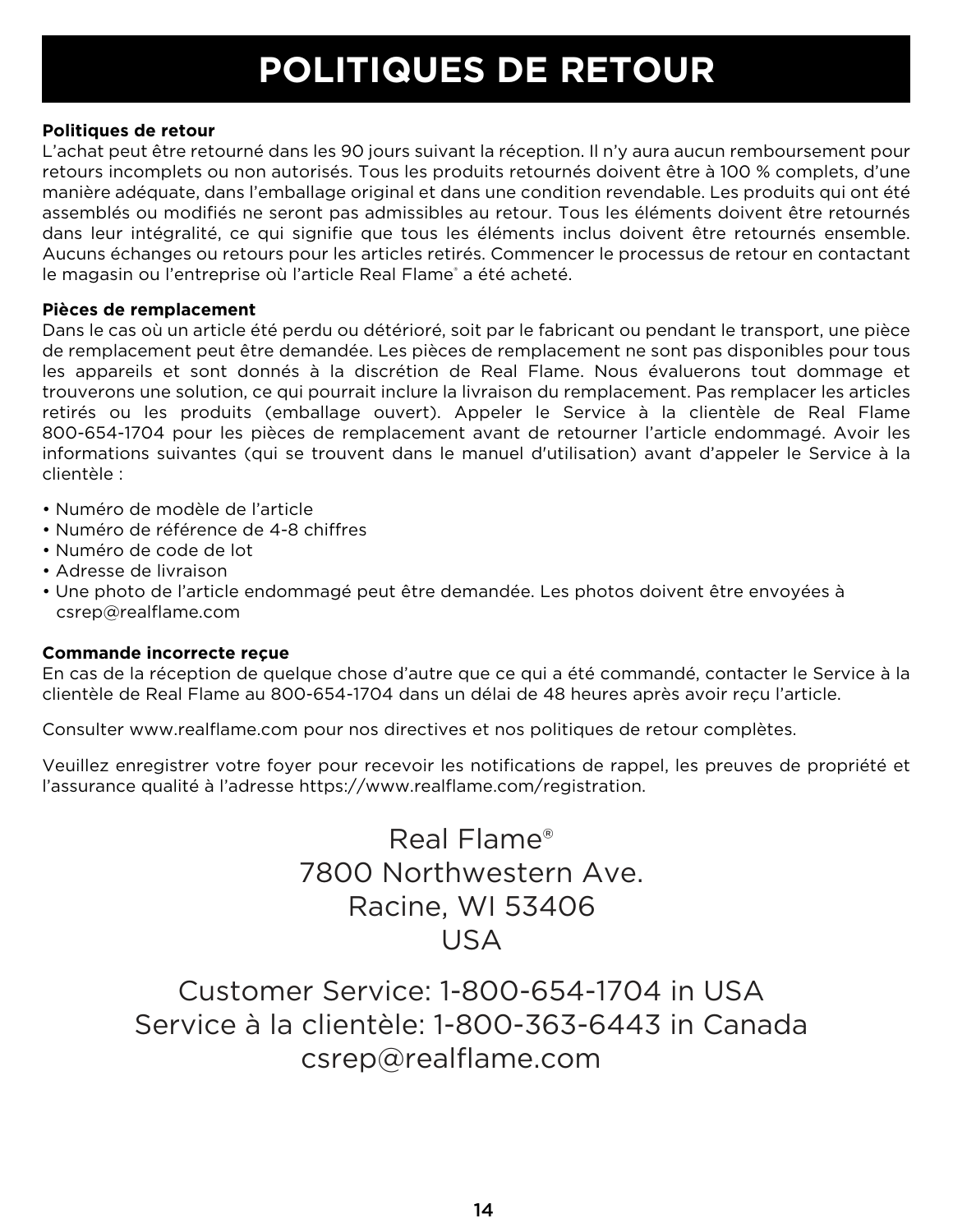### **GARANTÍA**

#### **Garantía Limitada**

Real Flame® garantiza que los siguientes componentes de esta chimenea Real Flame® ("el Producto") estará libre de defectos de fabricación y materiales después el ensamble correcto y bajo el uso normal y el mantenimiento adecuado de los períodos indicados más abajo, comenzando con la fecha de compra del Producto:

• El cuerpo – 1 año de garantía limitada.

Esta garantía se extiende al comprador original únicamente, siempre que la compra haya sido realizada a través de un distribuidor autorizado Real Flame. La garantía está también sujeta a las siguientes condiciones y limitaciones:

Esta garantía no se extiende a los daños ocasionados por transporte, ensamblaje inadecuado, instalación o almacenaje, instalación que no cumpla con los códigos y las ordenanzas de construcción, instalación u operación que no esté de acuerdo con el manual incluido, abuso, falta de mantenimiento, ambientes hostiles, accidentes, clima natural o reparaciones de baja calidad. La modificación del Producto, el uso de combustibles distintos a los aprobados por Real Flame, o el uso de piezas instaladas de otros fabricantes, anularán esta garantía.

Esta garantía se aplica a la funcionalidad del Producto únicamente y no cubre elementos cosméticos tales como raspones, hendiduras, corrosión, oxidación, corrosion, áreas decoloradas o agrietadas debido a la exposición prolongada al calor extremo decoloración causada por el calor, limpiadores abrasivos y limpiadores químicos. Sin embargo, si el deterioro de las piezas ocurre a un grado que impida el funcionamiento dentro del período de la garantía, Real Flame proporcionará una pieza de reemplazo.

Real Flame exige una prueba razonable de su fecha de compra. Por lo tanto, usted debe conservar su recibo de venta y/o la factura. Las partes defectuosas sujetas a esta garantía no serán reemplazadas sin la prueba de compra.

Real Flame debe tener la oportunidad de verificar el defecto que alega. Para que cualesquiera de los componentes internos estén amparados bajo esta garantía, Real Flame exige que el usuario haga una localización de la avería con un miembro de servicio al cliente de Real Flame para garantizar el funcionamiento adecuado y el diagnóstico del problema.

En el caso de defectos amparados de los elementos garantizados, Real Flame, a su discreción, reemplazará el componente defectuoso, reemplazará el Producto o reembolsará el precio de compra. Real Flame no es responsable por la instalación, mano de obra u otros costos relacionados con la reinstalación. Lo anterior es el recurso exclusivo según los términos de esta garantía limitada. Real Flame no será responsable de los daños accidentales o resultantes causados por defectos en el Producto. Algunos estados no permiten la inclusión o limitación de daños accidentales o resultantes, así que es posible que la limitación o la exclusión puede que no apliquen para usted.

Esta garantía limitada es la única garantía expresa otorgada por Real Flame. La duración de cualquier garantía implícita que surja según las leyes de cualquier estado, incluyendo la garantía de mercantibilidad o adecuación para un fin o uso en particular, está limitada a la duración de la garantía especificada anteriormente. Algunos estados no permiten limitaciones en cuanto a la duración de la garantía implícita, de modo que esta limitación puede no ser aplicable en su caso.

Esta garantía le otorga derechos legales específicos y usted puede tener también otros derechos que varían de un estado a otro.

Para el servicio de garantía:

1. Llame al Servicio al cliente de Real Flame al 1-800-654-1704 para apoyo técnico y para solución de problemas.

2. Si tiene problemas con el acabado, por favor rellene el formulario "Reclamo de la Garantía en Exterior" en www.realflame.com.